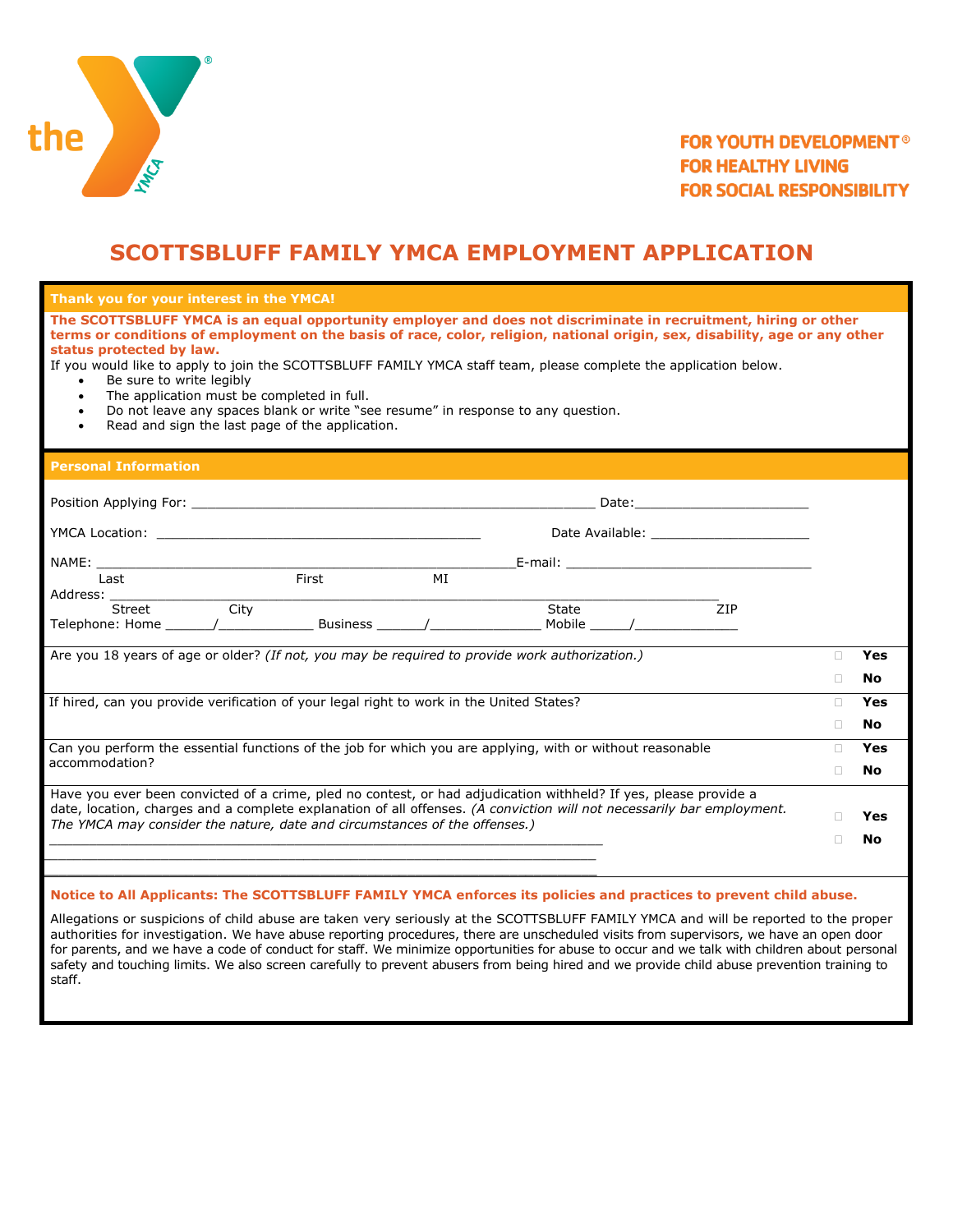#### **Employment Application**

| <b>Employment Information</b>                                                                         |        |         |           |          |        |          |  |
|-------------------------------------------------------------------------------------------------------|--------|---------|-----------|----------|--------|----------|--|
| List available days/hours:                                                                            |        |         |           |          |        |          |  |
| Sunday                                                                                                | Monday | Tuesday | Wednesday | Thursday | Friday | Saturday |  |
|                                                                                                       |        |         |           |          |        |          |  |
| Preferred Job Status:<br>$\Box$ Full-time $\Box$ Part-time $\Box$ Seasonal $\Box$ As Needed           |        |         |           |          |        |          |  |
| Have you previously been employed by this YMCA or any other YMCA?<br>□ Yes<br>$\Box$ No               |        |         |           |          |        |          |  |
| If yes, when? At which locations?                                                                     |        |         |           |          |        |          |  |
| Have you previously volunteered at this YMCA or any other YMCA?<br>$\Box$ No<br>□ Yes                 |        |         |           |          |        |          |  |
| If yes, when? At which locations?                                                                     |        |         |           |          |        |          |  |
| Do you have any relatives or household members currently working for this YMCA?<br>□ Yes<br>$\Box$ No |        |         |           |          |        |          |  |
| If yes, name(s) and relationship:                                                                     |        |         |           |          |        |          |  |
| YMCA staff referral<br>□ YMCA member<br>How did you hear about this opening?                          |        |         |           |          |        |          |  |
| Name of referral source:<br>□ School<br>□ Advertisement<br>Walk-in<br>$\Box$ Other                    |        |         |           |          |        |          |  |
| YMCA website                                                                                          |        |         |           |          |        |          |  |

# **Education & Training**

| Name of School | City, State | Diploma Awarded | Degree                         | Major |
|----------------|-------------|-----------------|--------------------------------|-------|
|                |             | Yes<br>$\Box$   |                                |       |
|                |             | No<br>$\Box$    |                                |       |
|                |             | In Progress     |                                |       |
|                |             | Yes             |                                |       |
|                |             | No              |                                |       |
|                |             | In Progress     |                                |       |
|                |             | Yes<br>$\Box$   |                                |       |
|                |             | No<br>$\Box$    |                                |       |
|                |             | In Progress     |                                |       |
|                |             |                 |                                |       |
|                |             |                 |                                |       |
|                |             |                 |                                |       |
|                |             | In Progress     |                                |       |
|                |             |                 | Yes<br>$\Box$<br>No.<br>$\Box$ |       |

| <b>Safety &amp; Job Specific Certifications</b> |          |       |            |  |  |
|-------------------------------------------------|----------|-------|------------|--|--|
| Type (CPR, First Aid, CDA, etc.)                | Provider | Level | Expiration |  |  |
|                                                 |          |       |            |  |  |
|                                                 |          |       |            |  |  |
|                                                 |          |       |            |  |  |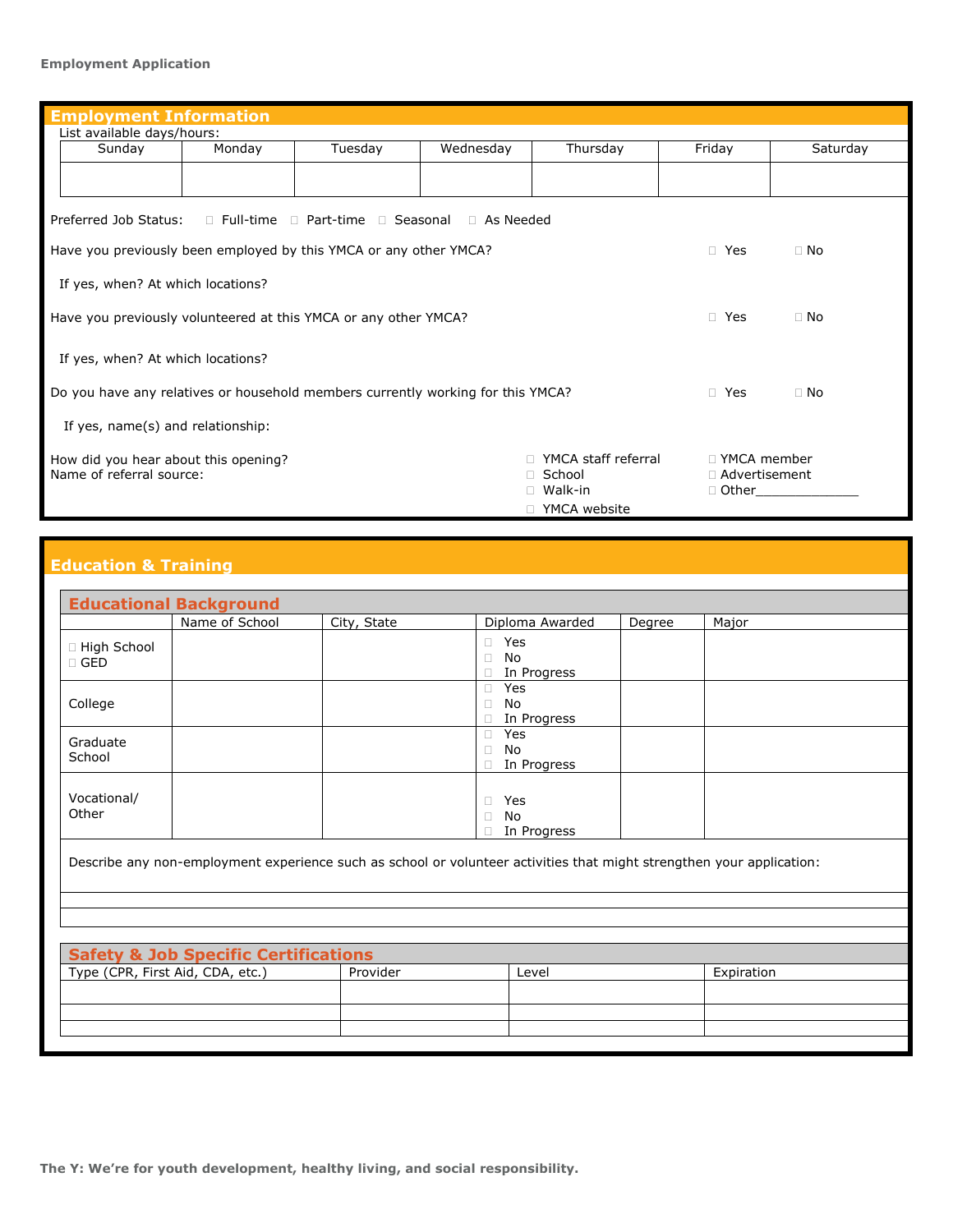### **Employment Application**

| List all previous employment during the past seven years starting with the                                                 |                          |                                               |                                     |  |
|----------------------------------------------------------------------------------------------------------------------------|--------------------------|-----------------------------------------------|-------------------------------------|--|
| <b>Employment History</b>                                                                                                  |                          | most recent. Use additional sheets if needed. |                                     |  |
|                                                                                                                            | Telephone                | Dates Employed                                | Summarize the nature of the work    |  |
| Employer                                                                                                                   | $\overline{\phantom{a}}$ | From: $\_\_\_\_\_\_\_\$                       | performed and job responsibilities. |  |
|                                                                                                                            |                          |                                               |                                     |  |
|                                                                                                                            |                          | To:                                           |                                     |  |
| Address                                                                                                                    |                          |                                               |                                     |  |
|                                                                                                                            |                          | <b>Starting Hourly</b>                        |                                     |  |
| Job Title                                                                                                                  |                          | Rate/Salary                                   |                                     |  |
|                                                                                                                            |                          |                                               |                                     |  |
| Immediate Supervisor and Title                                                                                             |                          |                                               |                                     |  |
|                                                                                                                            |                          | <b>Ending Hourly</b>                          |                                     |  |
|                                                                                                                            |                          | Rate/Salary                                   |                                     |  |
| Reason for Leaving                                                                                                         |                          |                                               |                                     |  |
| May we contact this employer?                                                                                              | □ Yes<br>$\Box$ No       | $$$ ________ per ______                       |                                     |  |
|                                                                                                                            | Telephone                | Dates Employed                                | Summarize the nature of the work    |  |
| Employer                                                                                                                   |                          | From: $\_\_\_\_\_\_\_\$                       | performed and job responsibilities. |  |
|                                                                                                                            |                          |                                               |                                     |  |
|                                                                                                                            |                          | To:<br>$\overline{\phantom{a}}$               |                                     |  |
| Address                                                                                                                    |                          |                                               |                                     |  |
|                                                                                                                            |                          | <b>Starting Hourly</b>                        |                                     |  |
| Job Title                                                                                                                  |                          | Rate/Salary                                   |                                     |  |
|                                                                                                                            |                          |                                               |                                     |  |
|                                                                                                                            |                          |                                               |                                     |  |
| Immediate Supervisor and Title                                                                                             |                          | <b>Ending Hourly</b>                          |                                     |  |
|                                                                                                                            |                          | Rate/Salary                                   |                                     |  |
| Reason for Leaving                                                                                                         |                          |                                               |                                     |  |
| May we contact this employer?                                                                                              | □ Yes<br>$\Box$ No       | $$$ _________ per ______                      |                                     |  |
|                                                                                                                            | Telephone                | Dates Employed                                | Summarize the nature of the work    |  |
| Employer                                                                                                                   |                          | From: /                                       | performed and job responsibilities. |  |
|                                                                                                                            |                          |                                               |                                     |  |
|                                                                                                                            |                          | To:                                           |                                     |  |
| Address                                                                                                                    |                          |                                               |                                     |  |
|                                                                                                                            |                          | <b>Starting Hourly</b>                        |                                     |  |
| Job Title                                                                                                                  |                          | Rate/Salary                                   |                                     |  |
|                                                                                                                            |                          |                                               |                                     |  |
| Immediate Supervisor and Title                                                                                             |                          |                                               |                                     |  |
|                                                                                                                            |                          | <b>Ending Hourly</b>                          |                                     |  |
|                                                                                                                            |                          | Rate/Salary                                   |                                     |  |
| Reason for Leaving                                                                                                         |                          |                                               |                                     |  |
| May we contact this employer?                                                                                              | $\Box$ Yes<br>$\Box$ No  | $$$ _________ per __                          |                                     |  |
|                                                                                                                            | Telephone                | Dates Employed                                | Summarize the nature of the work    |  |
| Employer                                                                                                                   |                          | From: /                                       | performed and job responsibilities. |  |
|                                                                                                                            |                          |                                               |                                     |  |
|                                                                                                                            |                          | To:                                           |                                     |  |
| Address                                                                                                                    |                          |                                               |                                     |  |
| Job Title                                                                                                                  |                          | <b>Starting Hourly</b>                        |                                     |  |
|                                                                                                                            |                          | Rate/Salary                                   |                                     |  |
|                                                                                                                            |                          |                                               |                                     |  |
| Immediate Supervisor and Title                                                                                             |                          |                                               |                                     |  |
|                                                                                                                            |                          | <b>Ending Hourly</b>                          |                                     |  |
|                                                                                                                            |                          | Rate/Salary                                   |                                     |  |
| Reason for Leaving                                                                                                         |                          |                                               |                                     |  |
|                                                                                                                            |                          |                                               |                                     |  |
| May we contact this employer?                                                                                              | □ Yes<br>$\Box$ No       |                                               |                                     |  |
| Please explain any gaps in your employment history.                                                                        |                          |                                               |                                     |  |
|                                                                                                                            |                          |                                               |                                     |  |
|                                                                                                                            |                          |                                               |                                     |  |
| What other business experience, personal experience or training have you had that may have prepared you for this position? |                          |                                               |                                     |  |
|                                                                                                                            |                          |                                               |                                     |  |
|                                                                                                                            |                          |                                               |                                     |  |
|                                                                                                                            |                          |                                               |                                     |  |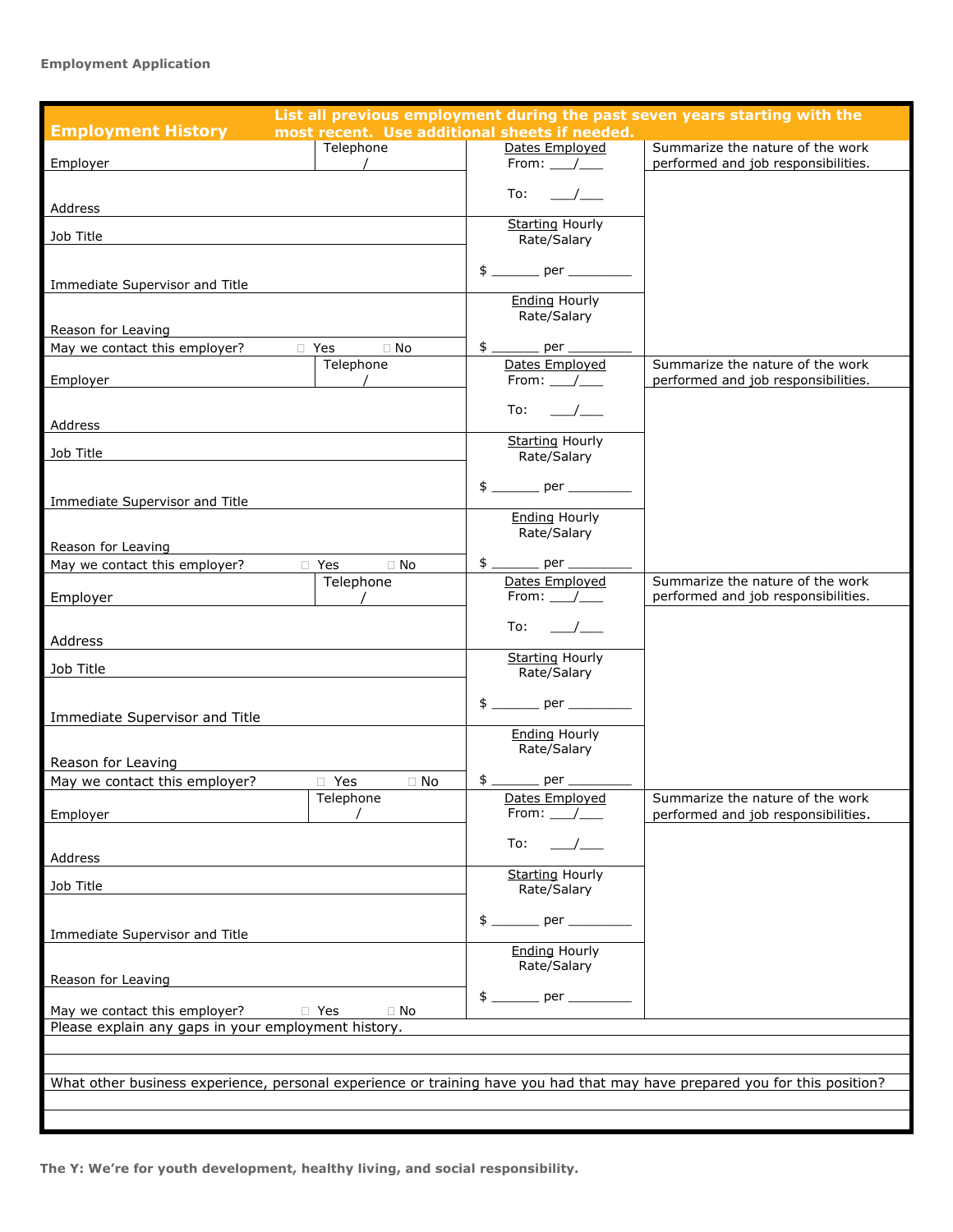| <b>Personal References</b> |             | List past employers and one relative |
|----------------------------|-------------|--------------------------------------|
| Name:                      | Occupation: | Years<br>Known:                      |
| Address:                   | City:       | State: Zip:                          |
| E-mail:                    | Phone:      | Alternate $#$ :                      |
| Name:                      | Occupation: | Years<br>Known:                      |
| Address:                   | City:       | State: Zip:<br>Alternate #:          |
| E-mail:                    | Phone:      |                                      |
| Relative<br>Name:          | Occupation: | Years<br>Known:                      |
| Address:                   | City:       | State: Zip:                          |
| E-mail:                    | Phone:      | Alternate#:                          |

#### **Application Acknowledgement and Authorization Please read all statements and sign below:**

I authorize both the SCOTTSBLUFF FAMILY YMCA and persons listed (references, schools, current (unless noted) and former employers and any others with whom you desire to check) to communicate with regard to any relevant information that may be required to reach an employment decision. I agree to hold such persons harmless with respect to any information they may supply. I understand and agree that any offer of employment is contingent upon successful completion of all background check processes, including a criminal history background check.

I certify that all information provided by me in this application is correct, accurate and complete to the best of my knowledge. I understand that the falsification, misrepresentation, or omission of any facts in this application or any other document submitted in connection with SCOTTSBLUFF FAMILY YMCA employment will result in denial of employment or termination of employment regardless of the timing or circumstances of discovery.

If I am employed by the SCOTTSBLUFF FAMILY YMCA I understand my employment can be terminated, with or without cause and with or without notice, at any time at the option of the SCOTTSBLUFF FAMILY YMCA or myself. I understand that, other than the CEO of the SCOTTSBLUFF FAMILY YMCA, no manager, supervisor or representative of the SCOTTSBLUFF FAMILY YMCA has authority to enter into any agreement for employment for any specific period of time, or to make any agreement contrary to the foregoing. Only the CEO of the SCOTTSBLUFF FAMILY YMCA has the authority to make any agreement contrary to the foregoing and then only in writing. I further expressly agree that, with respect to the at-will employment relationship, this constitutes the full, complete and final expression of the parties' intent concerning the nature of any employment relationship between myself and the SCOTTSBLUFF FAMILY YMCA.

I understand that all offers of employment are conditional upon my ability to provide appropriate documents regarding my identity and legal right to work in the United States. I understand that this application is only valid for the position applied for at present and that the SCOTTSBLUFF FAMILY YMCA is not obligated to retain or consider this application for future openings. If hired, I agree to abide by SCOTTSBLUFF FAMILY YMCA policies and rules at all times. I acknowledge that I have read the above statements and understand them.

Signature: Date:

**The Y: We're for youth development, healthy living, and social responsibility.**